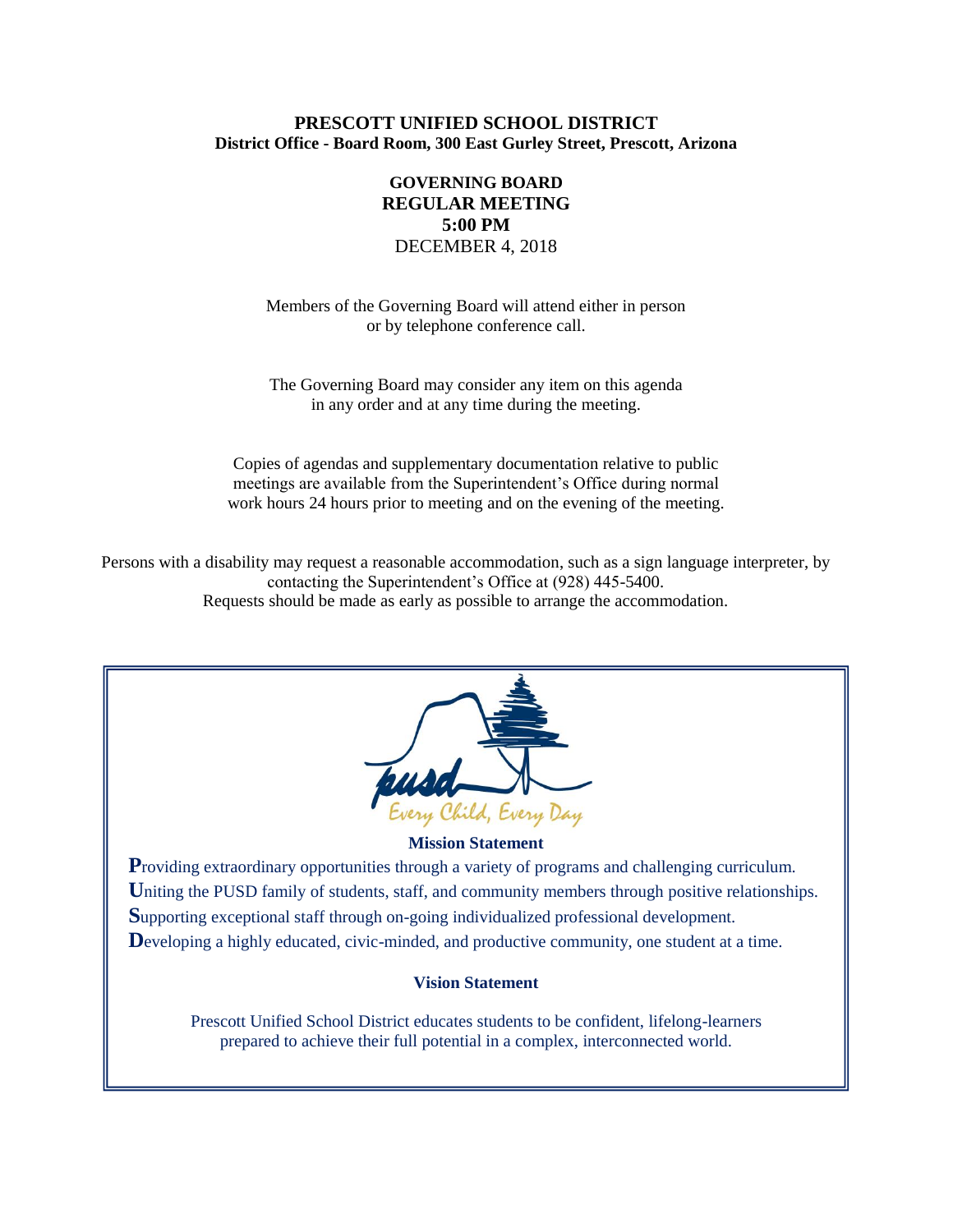### **AGENDA**

### REVISED

### 1. **CALL TO ORDER** - President John Mackin

### 2. **APPROVAL OF AGENDA** - President John Mackin

A. Consider approving the agenda as presented.

### 3. **OPENING CEREMONY**

- A. Welcome President John Mackin
- B. Pledge of Allegiance

## 4. **APPROVAL OF MINUTES**

A. Consider approving the minutes from the Governing Board Regular Study/Voting Session of November 6, 2018, as presented.

RELEVANT INFORMATION: Board policy requires approval of minutes.

Presenter: Mr. Joe Howard, Superintendent

### 5. **PRESENTATIONS**

- A. GEM Awards
- B. Presentation of Outgoing Board Member Plaques Dr. Maureen Erickson and Mr. Greg Mengarelli

### 6. **INFORMATION ONLY ITEMS**

- A. Summary of Current Events
	- 1. Superintendent
		- a. Current Events, Celebrations, and Recognitions
		- b. December, 2018 PUSD Calendar of Events.
			- 1. http://www.prescottschools.com/calendars
	- 2. Governing Board Members

## 7. **ACTION ITEMS**

### A. PUBLIC HEARING

- 1. Consider recessing the regular meeting to hold a Public Hearing to discuss the FY 2019 Budget Revision #1.
- 2. Consider adjourning the Public Hearing and reconvening to Regular Session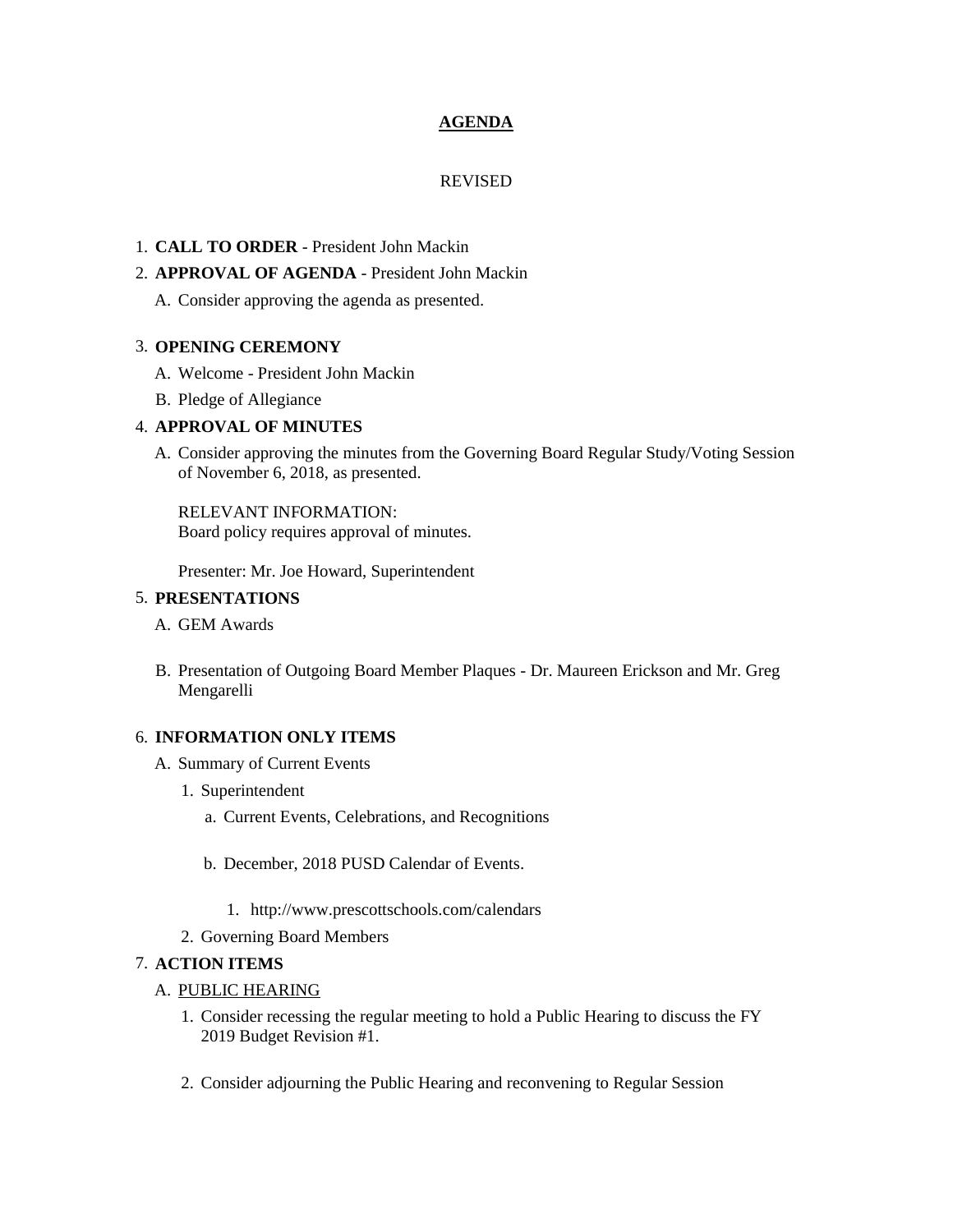B. **CONSENT AGENDA** - *All those items listed below may be enacted by one motion and approved as Consent Agenda items with or without discussion. However, any item may be removed from the Consent Agenda and considered separately if a Governing Board member so requests.*

*The resolutions included in the Consent Agenda have been posted in order to waive the reading of the body of the resolutions.* Consider approving the Consent Agenda as presented.

1. Consider approving the certified and classified personnel actions, as presented.

RELEVANT INFORMATION: A copy of the personnel report has been attached for review.

Presenter: Mrs. Christa Simmons, Director of Human Resources

2. Consider approving the donations, as presented.

#### RELEVANT INFORMATION:

Board policy requires acceptance by the Governing Board of all donations. A copy of the donation report has been attached for review.

Presenter: Mr. Brian Moore, Chief Financial Officer

3. Consider ratifying the vouchers, as presented.

RELEVANT INFORMATION:

Arizona Revised Statutes requires approval/ratification of all vouchers. A copy of the voucher report has been attached for review.

Presenter: Mr. Brian Moore, Chief Financial Officer

4. Consider approving the Student Activities Fund Statement of Receipts and Disbursements, as presented.

RELEVANT INFORMATION: A copy of the reports have been attached for review.

Presenter: Mr. Brian Moore, Chief Financial Officer

#### C. STUDY AND VOTING SESSION

1. Consider approving Prescott Unified School District's 2018/19 school year revised budget, as presented.

#### RELEVANT INFORMATION:

Pursuant to A.R.S. §15-905(E), if the district exceeded the general budget and or unrestricted capital budget limits by 1% of its General Budget Limit (GBL), the district is required to revise its FY 2019 budget by December 15th to reduce its expenditures to within the ADE's calculated budget limits.

Presenter: Mr. Brian Moore, Chief Financial Officer